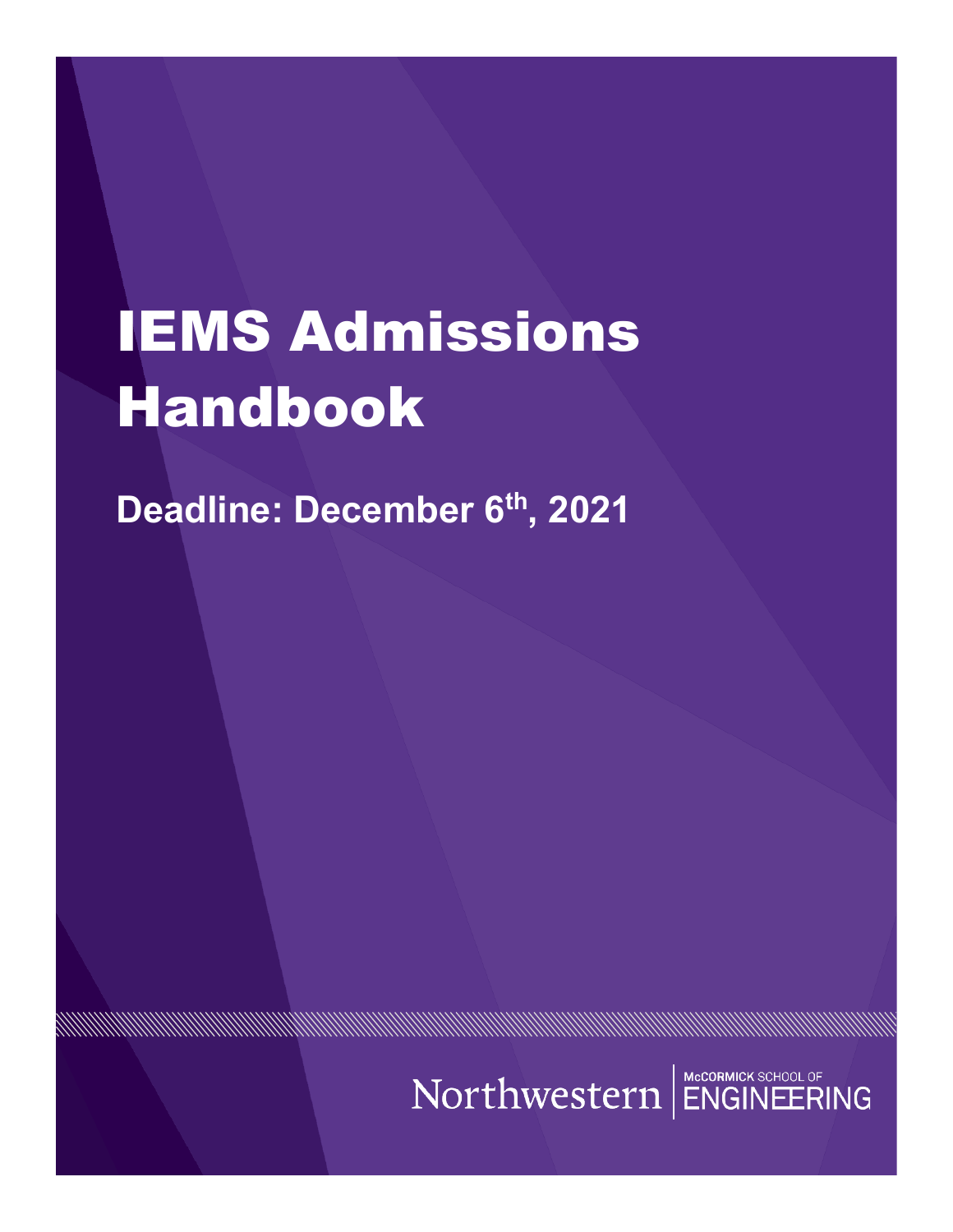# Welcome!

Thank you for your interest in Northwestern University's Industrial Engineering and Management Sciences PhD program!

The application deadline for Fall admission is December  $6<sup>th</sup>$ . The supplemental materials (including transcripts, recommendation letters, test scores, etc.) must be submitted on-line by December 15<sup>th</sup>. You may not receive full consideration if your materials are late.

Please note:

- We only admit students for the Fall Quarter please do not apply for any other quarter.
- We do not have an MS program applications made to an MS program will not be considered.
- Admission decisions are handled centrally in the IEMS department. Please do not contact individual faculty to ask about admissions or funding. Individual faculty are not responsible for providing funding for first-year IEMS PhD students. Contact faculty only if you need to ask questions related to research; this can usually wait until after you have been admitted. The application forms have a space in which you can enter the names of one or two professors whom you might like to have as a research advisor. This enables you to ensure that your application will reach the desk of the appropriate faculty.

Applications to Northwestern University's Graduate School, including applications to the IEMS PhD program, must be submitted electronically, including all supplemental materials. In addition, all fees must be submitted electronically as well - no checks will be accepted.

Please visit the **[Application](http://www.iems.northwestern.edu/graduate_program/admissions/procedures.html) Procedures** page of our website for more information about the online application process.

If you have any questions that you cannot find answers to on the website, please do not hesitate to contact me by e-mail at [gcoord@iems.northwestern.edu.](mailto:gcoord@iems.northwestern.edu)

Graduate Program Assistant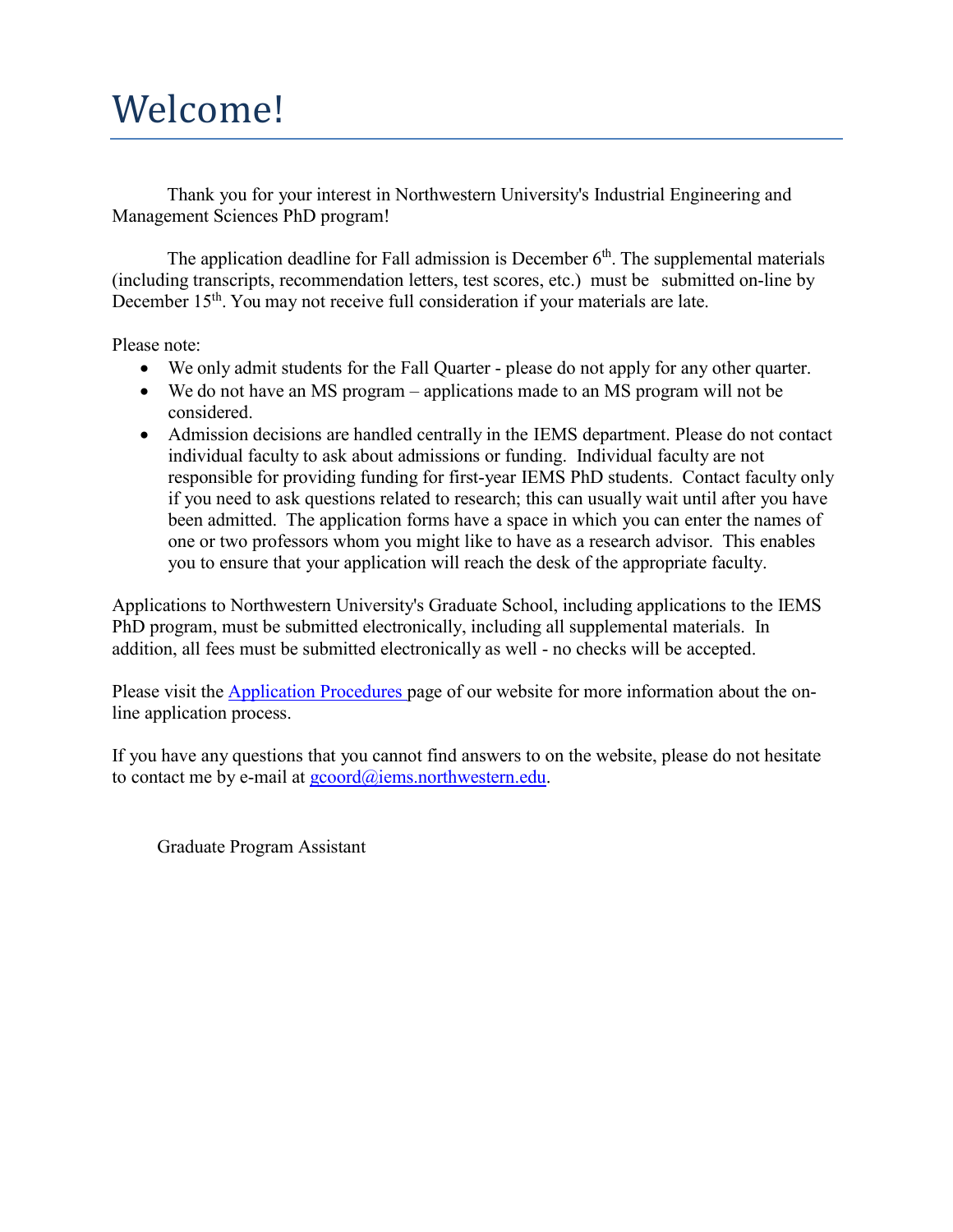# Program Information

The PhD program in the Department of Industrial Engineering and Management Sciences (IEMS) at Northwestern is designed for analytically talented students who are interested in the creation and development of mathematical and computational tools to solve problems in business, industry, services and government. The department's areas of research excellence include simulation and engineering statistics, the invention of new methodologies for optimization, and the rigorous solution of difficult problems in production, logistics, financial engineering, health care and organizational systems analysis. Department faculty members are world-renowned in their areas of research and have been honored with awards and fellowships from leading professional societies such as INFORMS, IIE and ASA. Many hold appointments on the editorial boards of the flagship journals in their fields, and their research is supported by grants from the Department of Energy, National Science Foundation, National Security Agency, National Institutes of Health, Office of Naval Research, and many industrial sponsors.

The PhD program in IEMS is designed to produce graduates who are intellectually prepared to compete with the very best in the world. Recent graduates have gone on to academic positions in engineering, business, and applied mathematics departments at top schools including Berkeley, Carnegie Mellon, Cornell, Georgia Tech, Johns Hopkins, Purdue, Illinois, and Texas, as well as research positions in outstanding companies such as Amazon, General Motors R&D, IBM, MITRE, RAND Corporation, and United Airlines.. The quality of the department is reflected in its national ranking among the top seven programs.

The IEMS department is part of the Robert R. McCormick School of Engineering and Applied Science, which is an internationally recognized center for research and teaching, with strong focus on inter-disciplinary research. Our faculty also collaborates with the faculty in other schools within Northwestern. For example, Ph.D. students can take courses in Finance, Marketing, and Managerial Economics & Decision Sciences from the Kellogg School of Management, and write theses jointly advised by our faculty and faculty from these departments.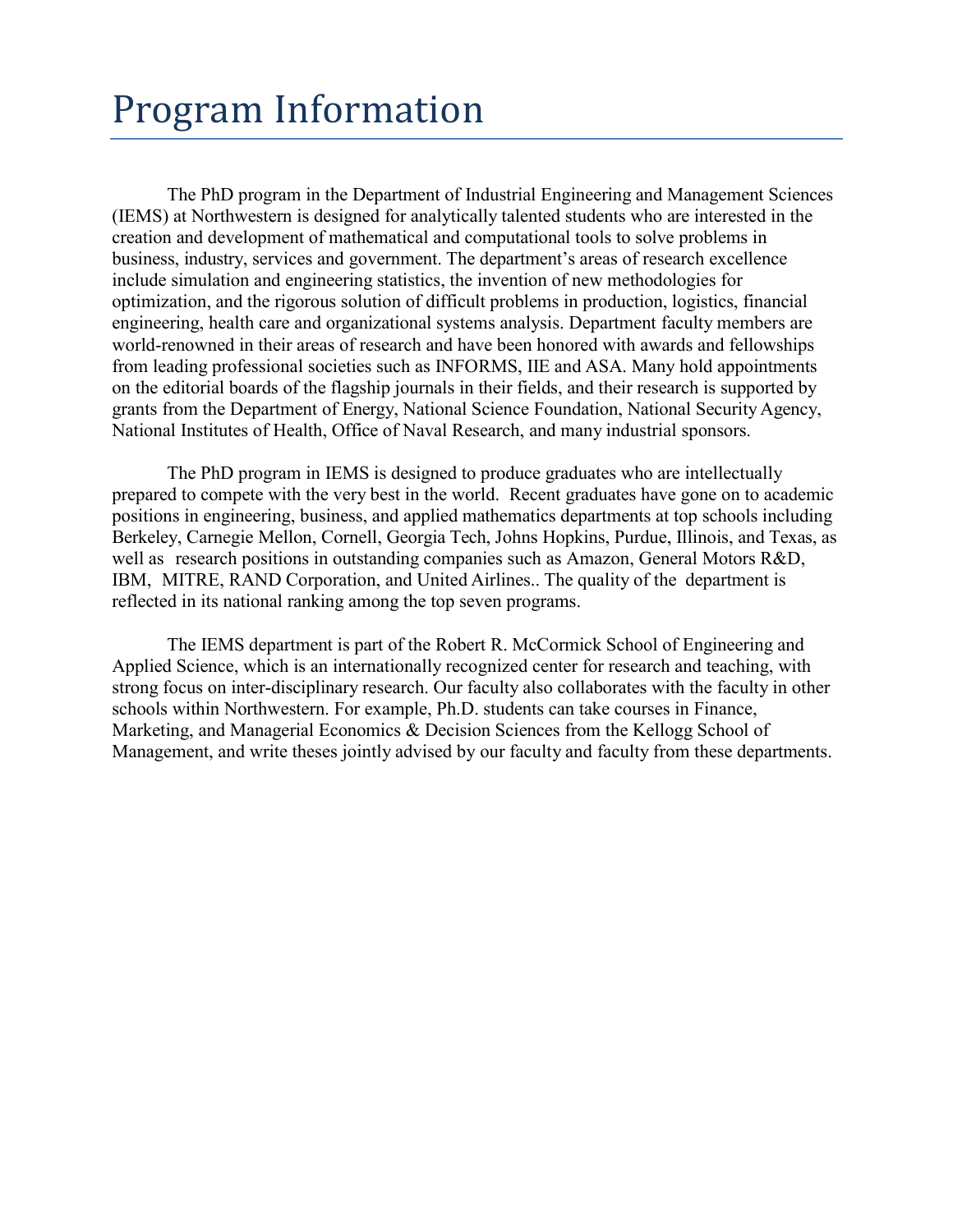# Applicant Criteria and Background

The preferred background for students entering the program is a bachelor's or a master's degree in engineering, science, or mathematics. Entering students will need to have learned the following topics in mathematics and statistics as preparation for core courses in the first year of the program. Therefore, applicants who have not yet learned these topics should register for the appropriate courses during the year in which they apply.

- *Linear algebra*, at the level of the first two chapters in Strang, *Linear Algebra and Its Applications*, or the first three chapters in Strang, *Introduction to Linear Algebra*: matrix operations, linear transformations, rank, solving systems of linear equations. This material is often found in the linear algebra component of an undergraduate multivariate calculus course, so it may not be necessary to take a course devoted to linear algebra.
- *Probability with calculus***,** at the level of Ross, *A First Course in Probability*, Pitman, *Probability*, or Durrett, *The Essentials of Probability:* random variables, probability distributions including binomial, geometric, Poisson, exponential, and normal, independence, covariance, conditional probability, conditional expectation, the central limit theorem.
- *Statistics with calculus***,** at the level of Tamhane and Dunlop, *Statistics and Data Analysis: From Elementary to Intermediate:* sample mean and variance, confidence intervals and hypothesis testing for population means, variances and proportions, based on the normal distribution, the t distribution, the chi-square distribution, and the F distribution, and simple linear regression and correlation.
- *Mathematical proofs:* It is best to take a theoretical mathematics course in which students learn to do rigorous proofs. If you do not have the opportunity to do so, we strongly advise you to carefully review Solow's paperback text, How To Read and Do Proofs. A course in real analysis is the ideal preparation, but it is not necessary to take it before enrolling in the program, because Ph.D. students can take Math 321-1 Real Analysis at Northwestern in the fall of their first year.
- *Computer programming:* Students should be familiar with computer programming in some language before enrolling in the program, but the particular language is not important. Python, C++, Java, and MATLAB are often used by our students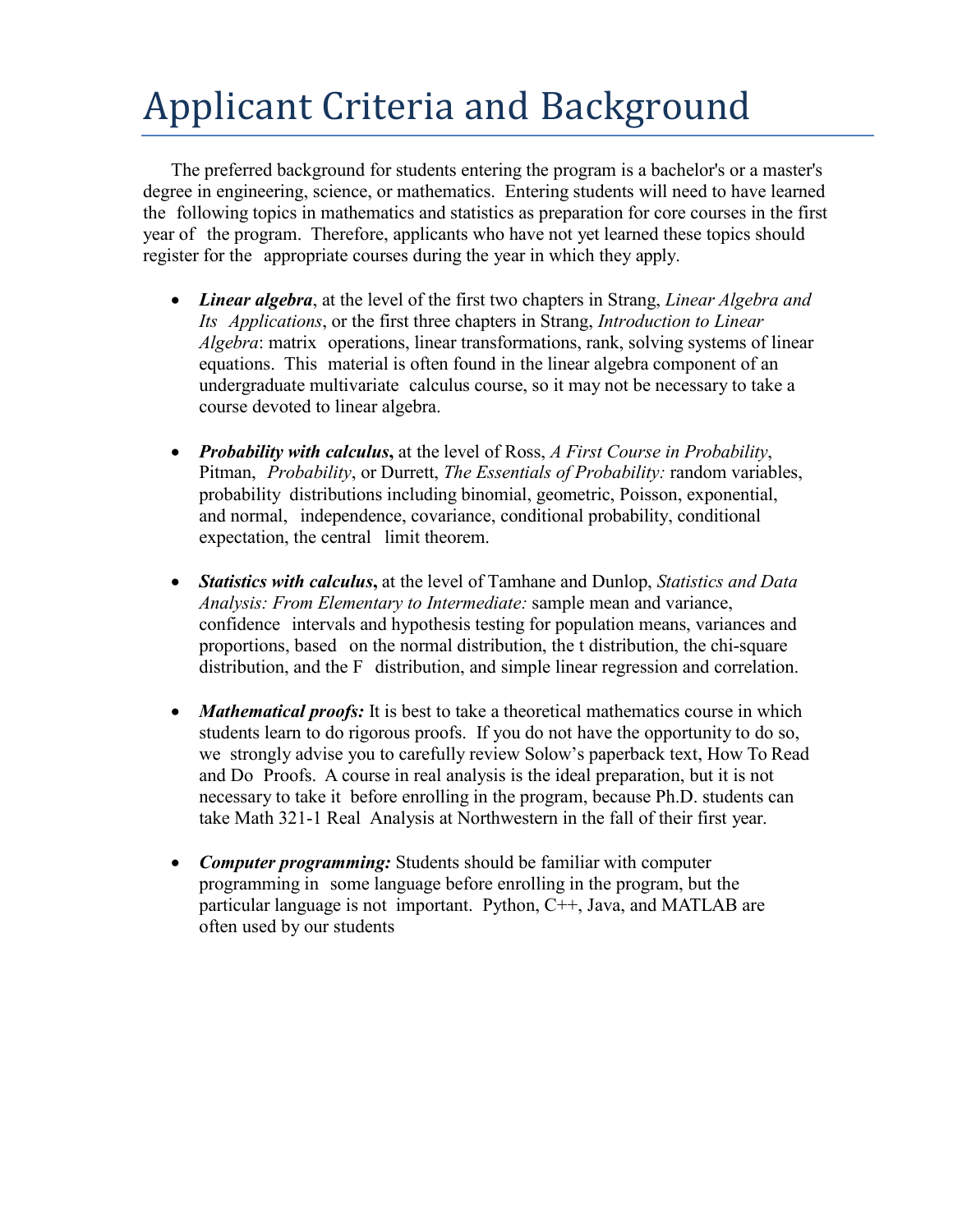## **Admission Criteria**

Successful applicants often have many of the following characteristics:

- If applicable, a score of at least 90 on the internet-based *TOEFL*, 600 on the paper-based TOEFL, or 7.0 on the *IELTS*. This is a minimum requirement and no exceptions will be made.
- Good grades from a top-tier college or graduate program. It is difficult to give precise guidance about what this means because the grading schemes, curricula, and selectivity of different colleges vary so greatly. However:
- Grades in mathematics, industrial engineering, and computer science are most important. Grades in other engineering and science disciplines are also important. Grades in courses unrelated to engineering are less important.
	- o At a top-tier institution, a grade point average of at least 3.7 out of 4.0 or 90 out of 100 is desirable.
	- $\circ$  Most of our students were in the top 2% 10% of their classes at top-tier institutions.
	- o It is very difficult for us to assess whether colleges that are much less competitive than Northwestern University provide an education that prepares students adequately for our program. This makes it difficult for us to offer admission to students at such institutions, even if they have good test scores and perfect grades, unless they have outstanding research accomplishments. The best path to admission to the PhD program in IEMS at Northwestern for such students may be to enroll first in a master's program at a top-tier institution.
- *Research experience.* Independent research is better than work as part of a research group. Research outside of class, leading to potential publications (e.g. an undergraduate or master's thesis), is better than a report or project done for a class, but these are better than nothing. Many successful applicants did not have substantial research experience, but most of them were able to demonstrate their potential for research with letters of recommendation.
- *Letters of recommendation* that attest to the applicant's potential to grow into an independent researcher and suitability for mathematically challenging PhD coursework.
- A *statement of purpose* that demonstrates that the applicant has goals that can be met by completing the PhD program in IEMS.
- Ability to write and speak English well.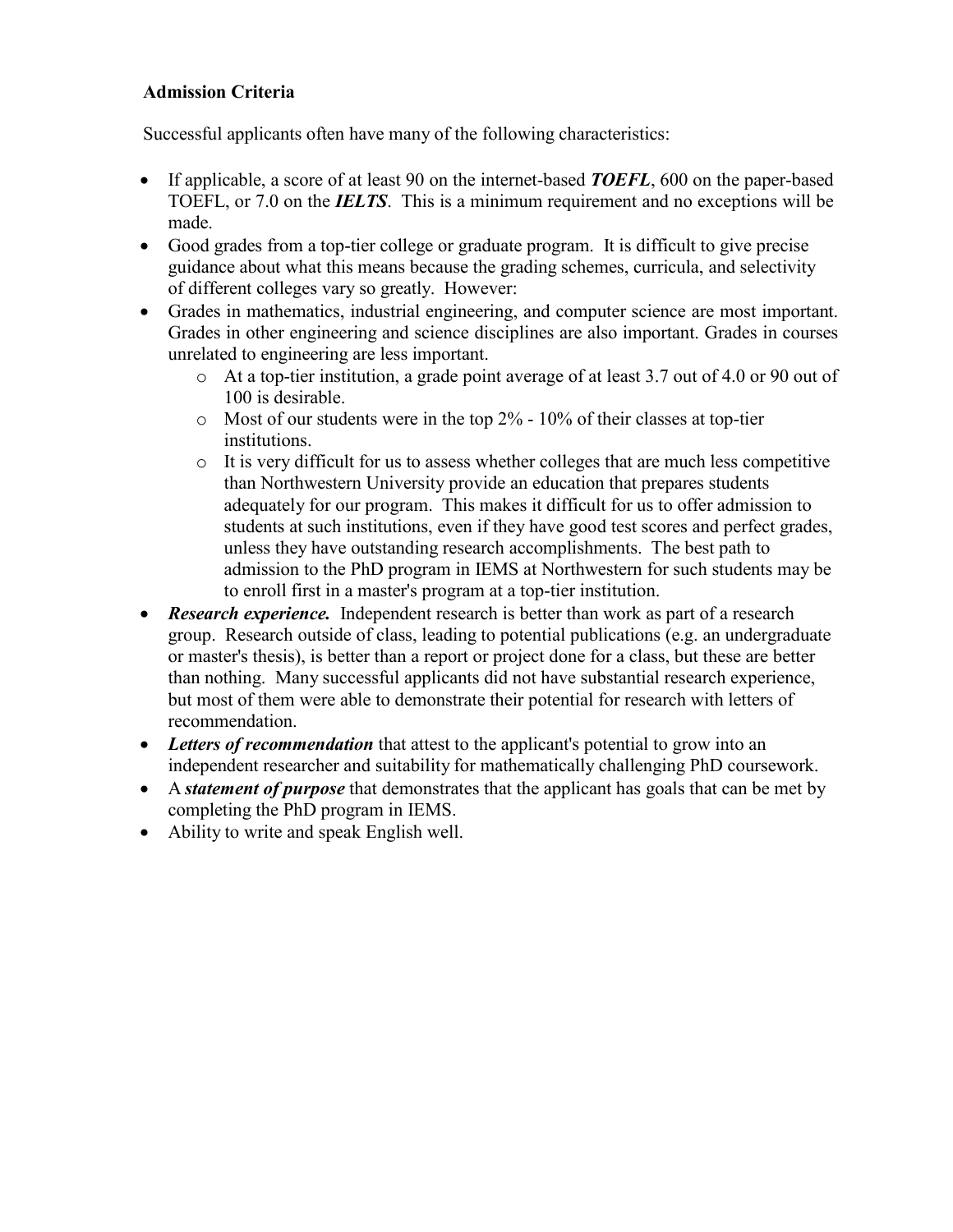# Required Standardized Tests

#### **Graduate Record Examination (GRE)**

The Industrial Engineering and Management Sciences Department has removed the GRE requirement for Fall 2022 admissions. Any scores received will not be considered during the application review process.

## **TOEFL or IELTS**

For international applicants whose native language is not English, evidence of ability in English must be demonstrated by achieving a minimum score of 90 on the internet-based TOEFL, 600 on the paper-based TOEFL, or 7.0 on the IELTS. Applications with scores lower than those listed above will not be considered. There are no exceptions. This exam requirement is waived only if you will have received, before matriculation, a degree from a university whose language of instruction is English. Northwestern's Graduate School maintains a list of eligible institutions, and their criteria for English language instruction can differ from other institutions. If you believe you qualify for a TOEFL/IELTS waiver, please consult with the Graduate Program Assistant to ensure that you are eligible far enough in advance to schedule a potential test. Be sure to take all needed tests in time for official scores to reach The Graduate School by the application and financial award deadline (December 6th). Usually, this means taking an examination at least 3 months before the given application deadline.

#### **Score Reporting for TOEFL**

The institutional code assigned to The Graduate School at Northwestern by ETS is 1565. If you are taking the TOEFL be sure to include this number on your test form. If your results are not sent to this code, we will not receive them. Official reports must be received before a student can be admitted. Students taking the paper-based TOEFL should reference department code 01. This will ensure that the TOEFL scores are sent to The Graduate School and not the undergraduate college. TOEFL internet-based test takers should, when prompted, request that their scores be sent to the graduate office (not the undergraduate office) and then select the program name that most closely matches their program of interest. If no match is available, the test taker may choose option 99.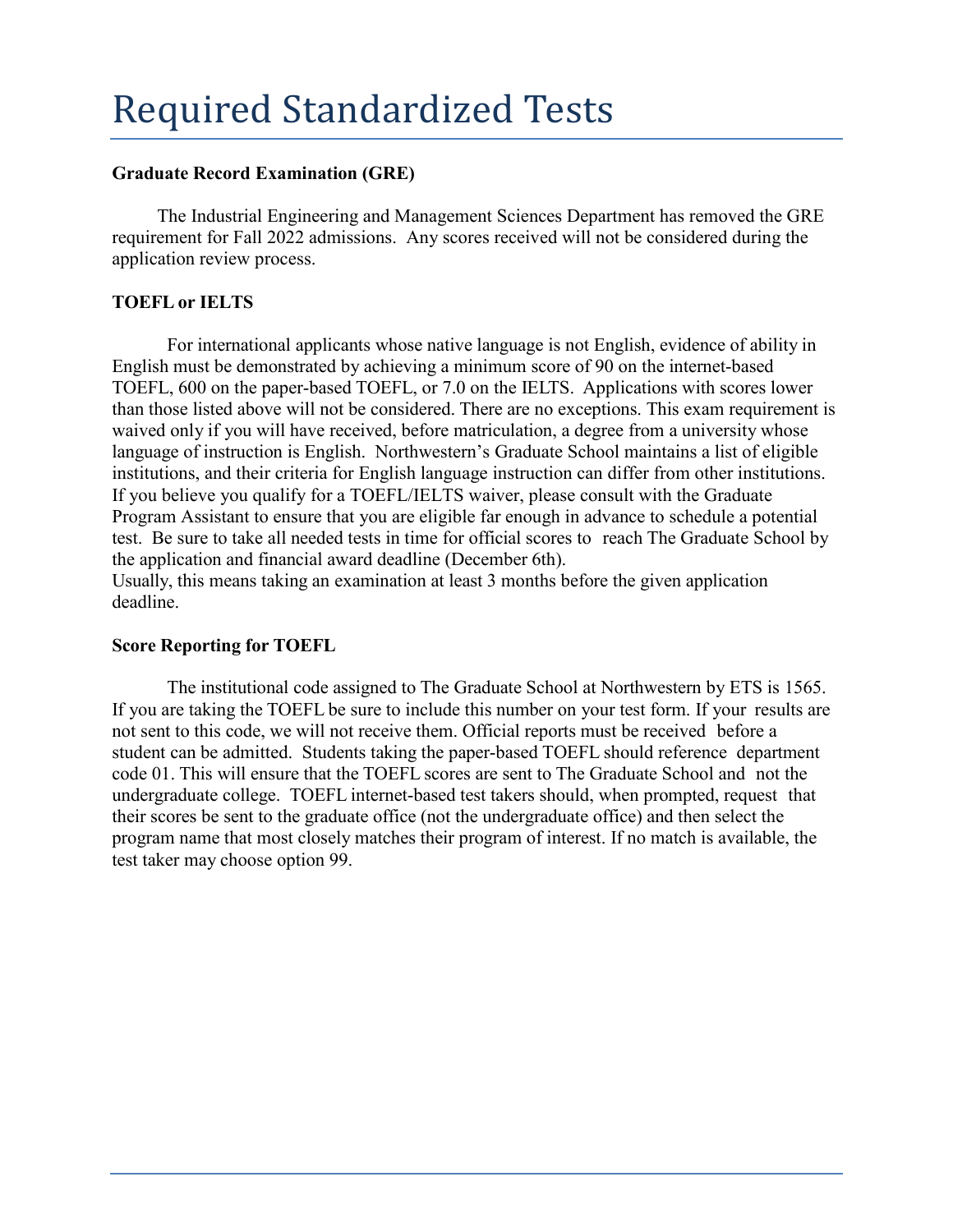# Application Materials: Checklist and Advice

All application materials are submitted online via [The Graduate School's](http://www.tgs.northwestern.edu/admission/index.html) website. There is an application fee of \$95.

Please fill out the online application forms completely and accurately so that we can best process your application. Here are some tips:

- o Use the name that appears on your official identification papers.
- o List the country of your citizenship, not the country in which you are currently located or in which you attended school.
- o Here are two things you can do to help your application to get to the desk of a faculty member who will be best able to evaluate it. These do not represent binding decisions on your part.
	- If you have specific interests within IEMS, indicate an intended specialization, i.e. Financial Engineering. If you are unsure, list undecided as your intended specialization.
	- If you are particularly interested in the research of one or two faculty members, put their names in the appropriate boxes in the online application.
- o Please list the other universities to which you are applying and any fellowships to which you are applying. This does not affect the admissions decision, but it helps us to plan the number of admissions offers we make.

*Statement of purpose:* Your main goal in the statement of purpose is to convince the admissions committee that you have goals that can be met by completing the PhD program in IEMS, that you understand what PhD-level research in IEMS is, and that you have a background that prepares you to do good research in IEMS. (Or, if the admissions committee determines that the program will not help you achieve your goals, you would be better off not being admitted and not wasting your time in the program.) You do not have to have a detailed research plan. It is very important to describe any research experiences you have had: what you did, what the outcomes were, and what you learned about research.

*Letters of recommendation:* You need at least 2 letters. You can request more letters if they are helpful. A helpful letter is one that provides evidence about your potential to grow into an independent researcher and your ability to handle mathematically challenging PhD coursework. If you have done supervised research, we need to receive letters from your research supervisors. There is no recommendation form – it is up to the letter-writers to choose what to say. Please advise your letter-writers about what information is useful for us:

- o An evaluation of the applicant's performance in research, including traits such as ability to work independently, problem-solving ability, depth of insight, appreciation of the big picture, and creativity.
- o A comparison of the applicant to students in PhD programs comparable to ours or to students who were admitted to such programs. If the letter-writer is a faculty member in a PhD program comparable to ours, it is especially valuable to us to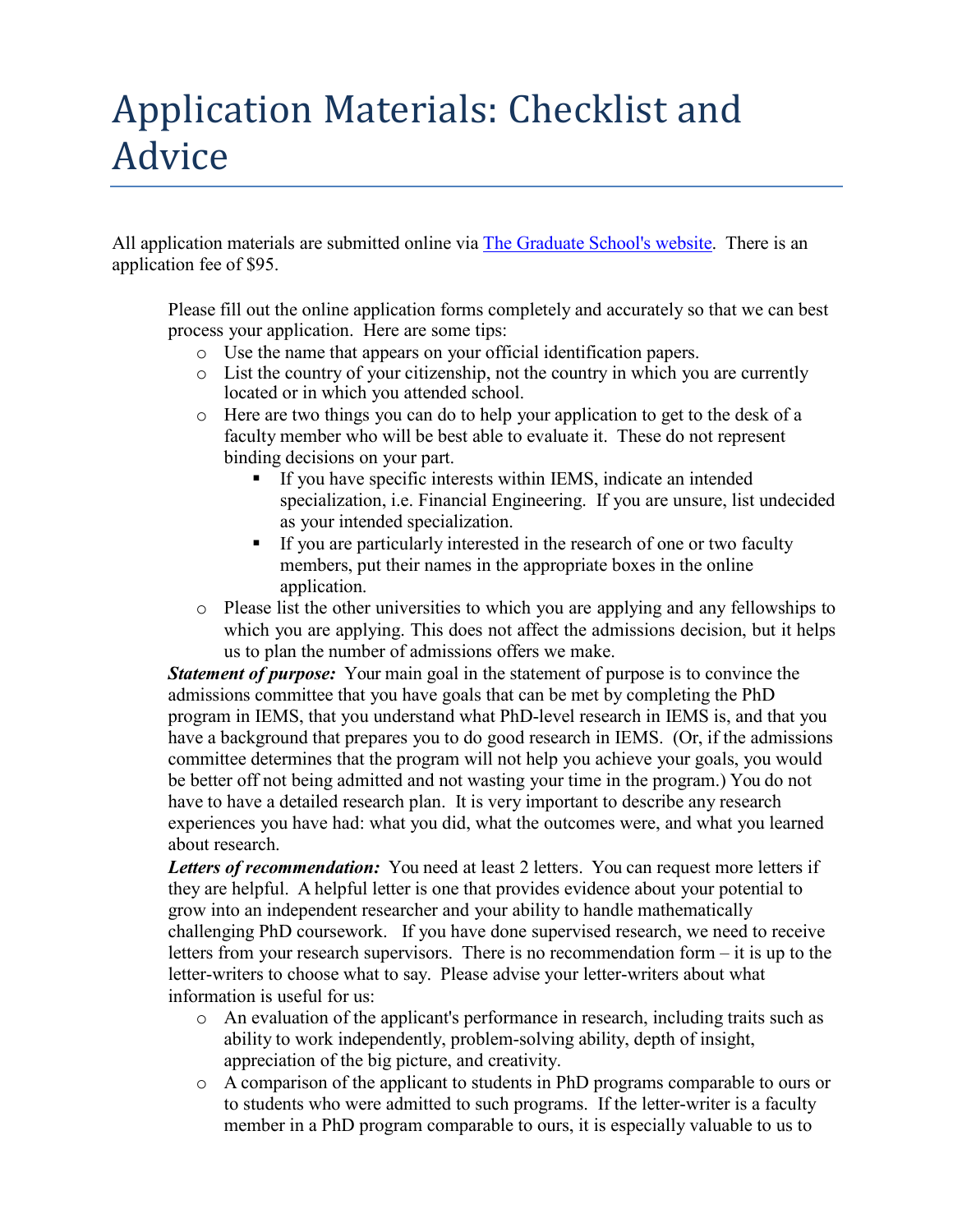hear how likely he or she thinks the applicant would be to be admitted to that program, or how eager he or she would be to advise the applicant's PhD dissertation. Quantitative comparisons are especially helpful, e.g., "top 5% of mathematics undergraduates at my university."

- o An assessment of the applicant's ability to speak and write English, if the applicant is not a native speaker of English.
- o Evidence based on first-hand experience. For example, it is helpful for an applicant's instructor to describe the strengths of the applicant's term paper or how the applicant's behavior indicated outstanding potential for PhD research. It is not helpful to write about commonplace matters (e.g. "the applicant earned an A in my class and turned in neatly written assignments promptly") or unsubstantiated generalities (e.g. "I feel the applicant would do well in your PhD program" without substantiating evidence).

*Curriculum vitae:* Focus on education, relevant work experience including jobs, research assistantships, and teaching assistantships, publications, and awards. You will probably need to provide explanations of awards, e.g. "academic excellence award for the best graduating senior in industrial engineering in my university" or "prize awarded to the best five undergraduate theses at my university."

*Transcripts* from all colleges and universities at which you studied.

- o Unofficial Transcripts are accepted.
- o Get your transcripts, scan them, and submit the scanned versions online. If you enroll at Northwestern University, you will submit the original transcripts in paper form at that time.
- o If you are currently taking courses, if at all possible, please submit transcripts that show your grades for the current fall semester or quarter. (If it is impossible to do this and meet the December  $6<sup>th</sup>$  application deadline, then you may submit transcripts that do not show fall grades).
- o Study abroad: You must submit transcripts showing grades from any institution at which you studied, including study abroad. Usually, this requires submitting a transcript from each institution at which you took courses. The only exception is if you studied abroad and the transcript from your home institution shows the grades that you earned while studying abroad.

*Official standardized test scores* sent by ETS: see Required Standardized Tests

o Copies of your test score report should also be scanned and submitted with your online application.

## *Optional materials:*

- $\circ$  Writing sample: If you have written something that would help the admissions committee to evaluate your potential to succeed as a researcher in IEMS, please include it. Examples include: a published research paper, an undergraduate thesis, or a term paper for a class in an area related to IEMS.
- o Diversity statement: The online application allows you to submit a diversity statement, but it is only helpful to the IEMS PhD admissions committee in exceptional cases. There is no need to write a diversity statement unless you believe that in your case, diversity should be a positive factor considered in the admission decision. For example, it would be helpful to receive a diversity statement from a US citizen or permanent resident who is a member of a group under-represented in science, technology, engineering, and mathematics.
- o Fellowship offer letters: If you have already received a fellowship that would support your study at Northwestern, please include a copy of it.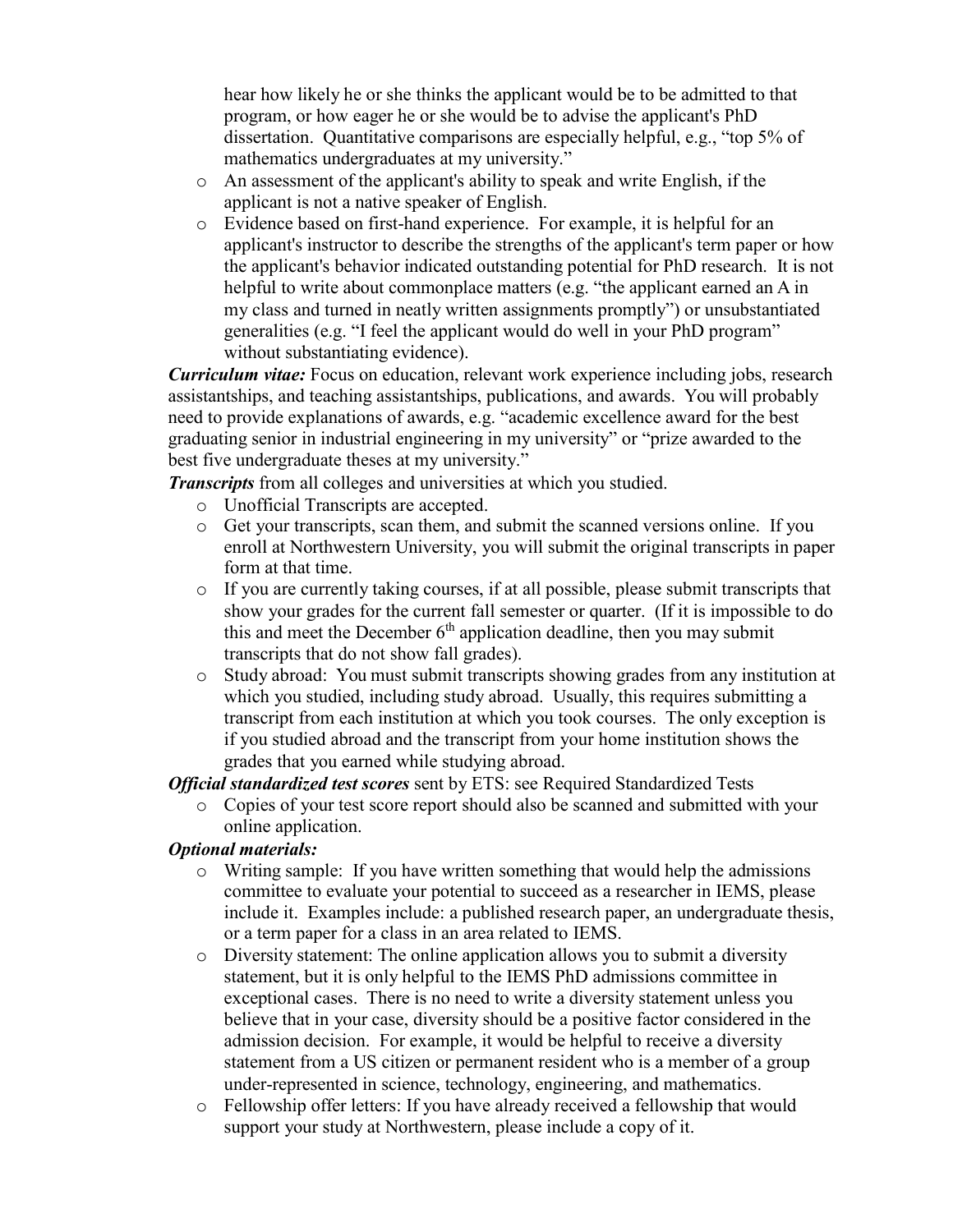# Application Progress

Applications for admission to IEMS are found on The Graduate School website. For application procedures and processes please see [The Graduate](http://www.tgs.northwestern.edu/admission/index.html) School's admission page.

#### **Admission Decisions**

Admissions decisions are typically made around March for applicants. Please do not contact us regarding the status of your decision - we will contact you. You may track your application using GATS. April 15th is the deadline for those individuals who have been offered financial aid to accept our offer. A few additional financial aid offers may be made around April if all of our financial aid has not been committed by that time.

# Frequently Asked Questions

#### **Applications and Admissions**

*I am interested in applying to your Master's program...* We do not offer a terminal master's degree in Industrial Engineering and Management Sciences.

#### *What are the application deadlines?*

The deadline for all applications is midnight, December  $6<sup>th</sup>$ , CST. The deadline for all supplemental materials is December 15<sup>th</sup>.

#### *How can I apply?*

If you wish to apply to the graduate program here at Northwestern University, you must apply online via [The Graduate](http://www.tgs.northwestern.edu/admission/index.html) School.

#### *What are the required materials?*

Please see the Application Materials Checklist. Consult The Graduate School's admission website for further information on each of these items. The IEMS Department has no required program-specific items, but please include relevant research papers or term papers if you have any.

#### *When will I hear a decision regarding my application?*

PhD applications will be considered for admission and fellowship aid soon after the December 6th deadline. Admissions decisions are typically made around March for applicants. Please do not contact us regarding the status of your decision. You may track your application using the online application portal. April  $15<sup>th</sup>$  is the deadline for those individuals who have been offered financial aid to accept our offer. A few additional financial aid offers may be made around April if all of our financial aid has not been committed by that time.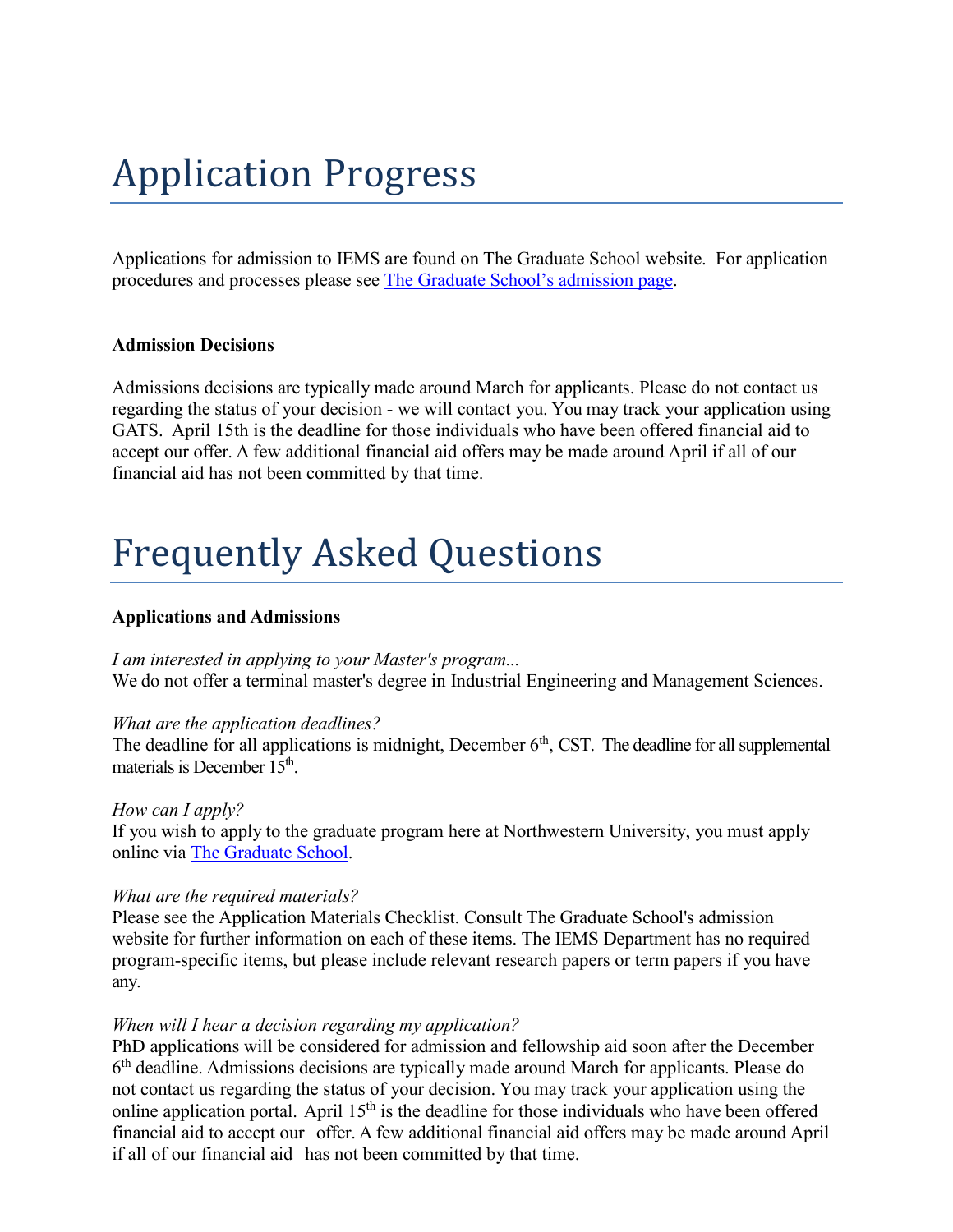*Who should I contact regarding my application or admission decision?* For all admission-related inquires please contact the Graduate Program Assistant ( $\frac{g\text{coord}}{a}$ ) [iems.northwestern.edu\)](mailto:gcoord@iems.northwestern.edu). Do not contact other staff members or faculty directly.

*My goal is to receive a doctoral (PhD) degree, but I do not yet have a master's (MS or equivalent) degree. Should I first apply to Northwestern as an MS student?* No, you should apply for the degree that is your ultimate objective at Northwestern. All prospective doctoral students follow the same program in the IEMS department, whether or not they have a previous master's degree. PhD students in IEMS have the option of receiving the MS degree after they have finished their first year's studies and exams.

# **Admissions Prerequisites and Testing**

*What are the admission criteria?* Please see Applicant Criteria and [Background.](http://www.iems.northwestern.edu/graduate_program/admissions/criteria.html)

## *Am I required to take the GRE?*

The Industrial Engineering and Management Sciences Department has removed the GRE requirement for Fall 2022 admissions. Any scores received will not be considered during the application review process.

# *Do I need to submit a TOEFL or IELTS score?*

If you are an international applicant, unless you have a degree from a university whose language of instruction is English (or will get one before matriculation at Northwestern), you must demonstrate evidence of ability in English. To do this, you must achieve a score exceeding the minimum threshold on one of the following exams:

- 90 on the internet-based TOEFL
- 600 on the paper-based TOEFL
- 7.0 on the IELTS

# **Financial Aid and Funding**

## *Who qualifies for financial aid?*

All PhD applicants will be considered for financial aid.

## *How do I apply for financial aid?*

Application for financial aid is the same time as application for admission when you submit your online application. There is no extra application needed. A question in the financial aid section of the application asks whether you want to be considered for financial aid. Regardless of what you answer, however, if you apply for the PhD then you will be considered for aid.

# *What form does financial aid usually take?*

Financial aid offers may vary. A typical financial aid offer provides for tuition and stipend for five years. Financial aid is contingent on satisfactory progress in the program. A typical offer requires only that students make satisfactory progress in coursework during the first year, but takes the form of research and teaching assistantships in subsequent years.